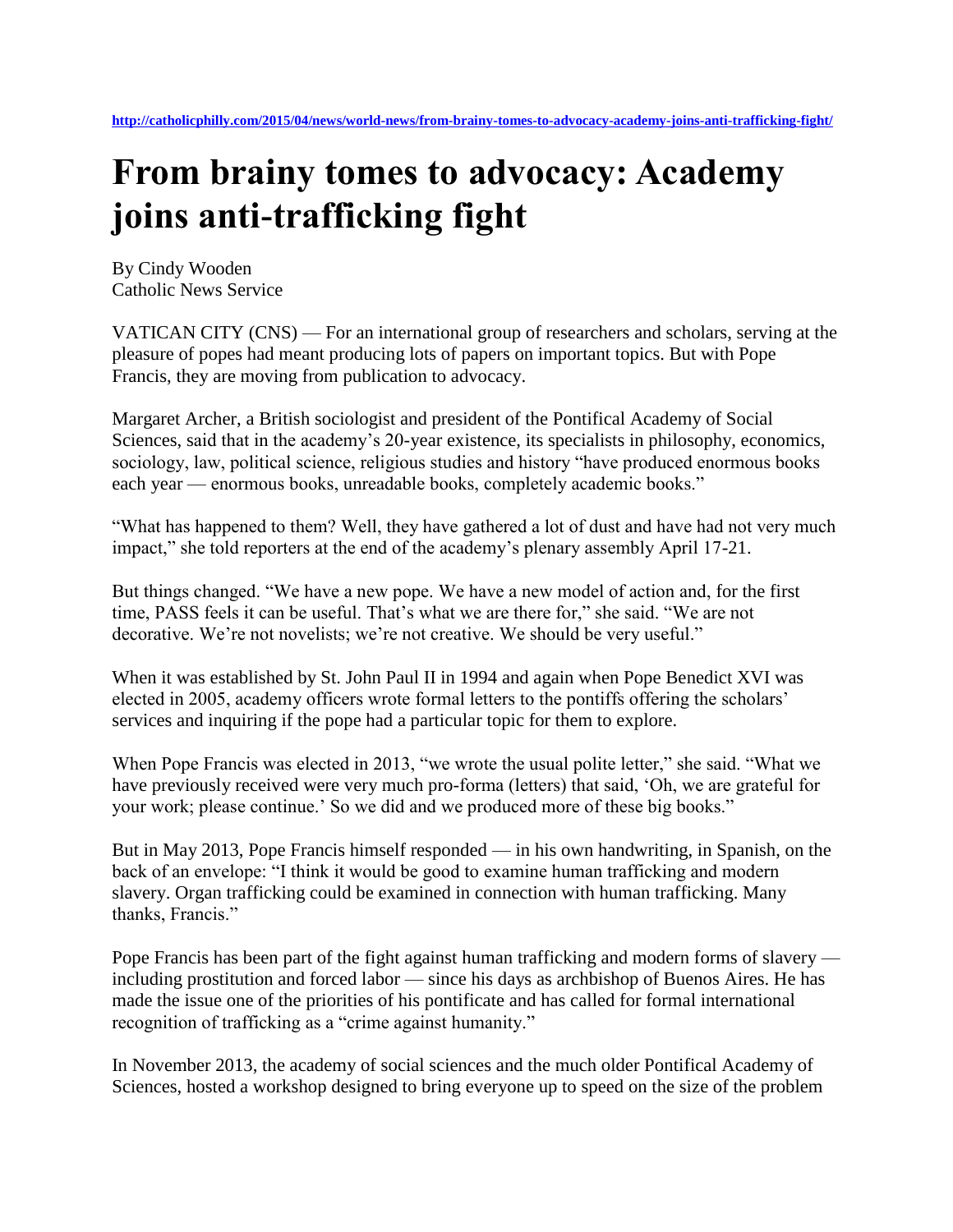and to begin exploring policies and tools the natural sciences and the social sciences could bring together to stop human trafficking.

Some members of the academy also participated in an April 2014 meeting at the Vatican, organized by the bishops of England and Wales, that brought together victims of trafficking and national and international police forces, including Interpol. Archer said the social scientists were fascinated to hear about the tools law enforcement officers use to detect trafficking — for example, using thermographic cameras to scan cargo ships for people hidden in crates or in the hold.

While sharing academic research is still part of their brief, the academy's 25 members — who come from 14 countries — are focusing their research on practical, enforceable steps that can be taken to stem trafficking.

First, Archer said, they are hoping to convince the United Nations and its member states to include "eradicating human trafficking" as one of the international community's development goals for 2015-2030. States make commitments to specific plans to achieve the goals.

Second, academy members are urging governments around the world to recognize the difference between persons who voluntarily immigrate without permission and the victims of trafficking, who are tricked or forced to work in a country that is not their own.

Stefano Zamagni, another academician, said the laws of most countries rely on testimony by a trafficking survivor in order to convict the trafficker. If the victim is considered an "illegal immigrant," he said, there is almost no way to persuade him or her to testify. In addition, he said, academy members will urge their governments to grant asylum to survivors to ensure they do not face deportation.

A third step, said academician Pierpaolo Donati, will be widespread religious, moral and consumer education to eliminate the demand for trafficked persons — including prostitutes, forced domestic workers and organ donors — and for products they produce, which range from clothing to diamonds to components for cellphones.

Archer said the only way to end trafficking for human organs is to make freely donated organs more widely available. She said she told Pope Francis that the church should encourage all Catholics to carry organ donor cards.

The academy president went a step further at her media briefing, expressing the hope that one day governments would distribute "non-donor" cards; anyone who does not sign one would be considered an organ donor volunteer.

As for goods produced by children and others in indentured servitude and other forms of forced labor, the pontifical academy plans to work with a variety of groups already promoting certification of supply chains. Consumers should boycott goods that cannot be certified as made without slave labor, Archer said.